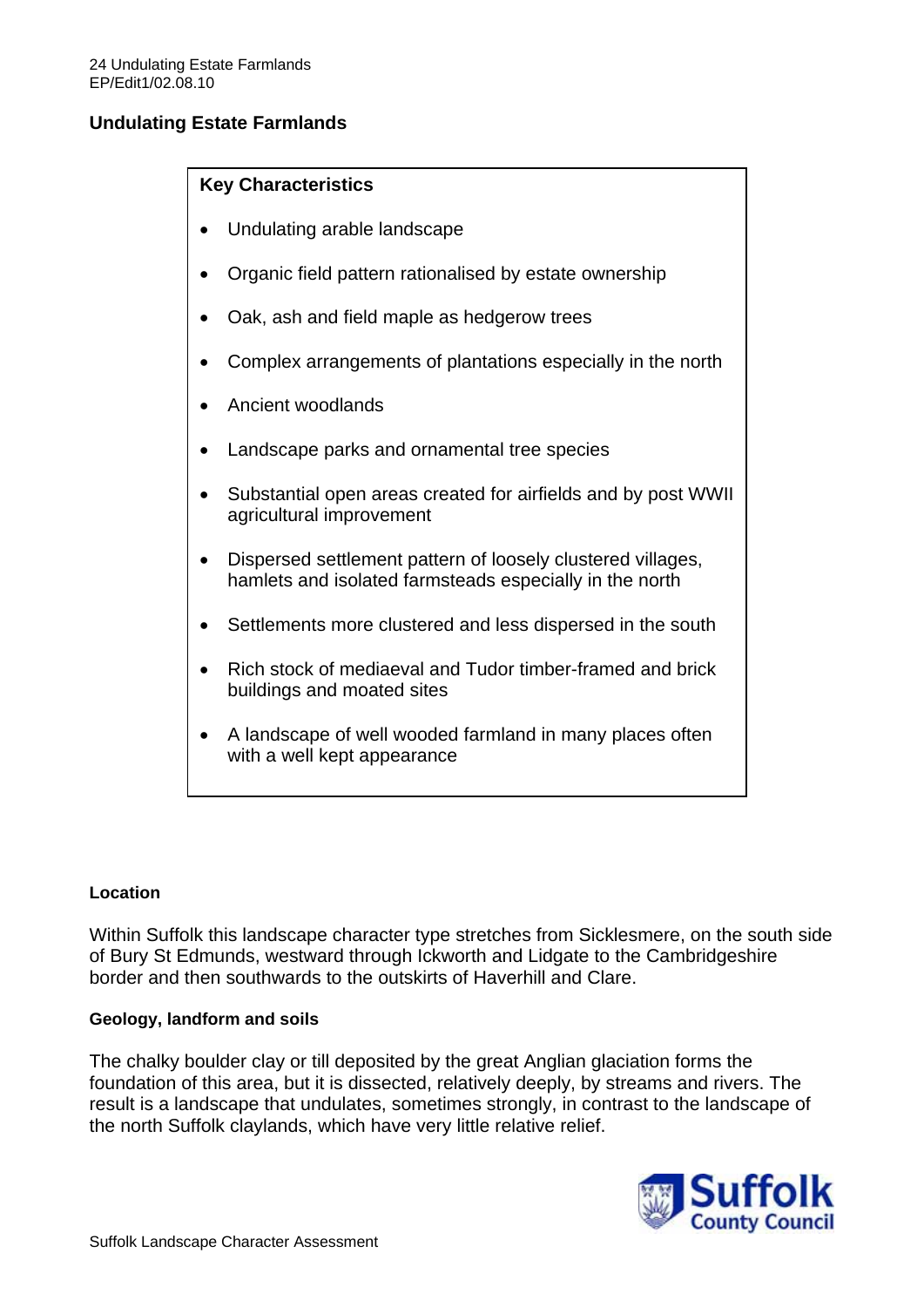In the Hoxnian Interglacial there was a lake in a hollow on the surface of the Anglian till at Sicklesmere. The lacustrine clays that in filled it were exploited by a brick works in the  $19<sup>th</sup>$ century while Roman kilns in the same area suggest an earlier exploitation of this resource.

The soils are predominately Hanslope clays except for some areas around Sicklesmere and Ickworth where they are more chalky and loamy. These clay soils are relatively free draining because of the slopes that they lie on and because of their mineral content.

## **Landholding and enclosure pattern**

In the Middle Ages there were several large wooded deer parks in this area, eg Hawstead Park, Southwood Park in Hargrave, Combey Park in Denham and Broxted Park in Hundon. In some cases small remnant areas of woodland still survive, but the area of Broxted Park was utilised for Stradishall Airfield in WWII and subsequently for Stradishall Prison. In post-medieval times important landscape parks were established at Ickworth (Capability Brown carried out work here 1769-76 for the 2nd Earl of Bristol), Nowton, Saxham, Dalham and Branches Park in Cowlinge (Ambrose Dickens consulted Capability Brown for works here 1763-5).

There is a strong estate character throughout much of this landscape. This is especially strong in the northern part between Sicklesmere and Ousden. Here the influence of parkland and complex arrangements of plantations is very clear, as at Dalham, Ickworth and Nowton. The fields are generally medium to large and organic in form, although there are areas of planned layout apparent throughout the landscape, indicating the systematic enclosure of some land.

## **Settlement**

The area contains a number of substantial villages, as at Sicklesmere, Horringer, Chevington, Chedburgh, Kedington and Hundon, but also smaller linear hamlets, sometimes called 'streets' or 'ends'. Small- to moderate-sized greens with associated houses are also evident, of which Hawstead Green is perhaps the best preserved. Dispersed farmsteads occur more so in the northern part of the area than in the south, where the settlement pattern is noticeably sparser. Some of these farmsteads were moated and substantial examples survive at Chevington Hall (a former country retreat of the abbots of Bury St Edmunds), Hawstead Place (a former mansion of the Drury family visited by Queen Elizabeth I in 1578) and Denham Hall. There are also the remains of two small medieval castles at Denham and Lidgate – the latter associated with a failed unofficial medieval borough which is now a smallish village.

### **Trees and woodland cover**

In the northern part of this landscape the woodland cover is extensive and interlocking, while in the south, around Kedington, Hundon and Clare the cover is much more fragmentary. The tree cover is a mix based around oak, ash and field maple. However, the influence of estates and their ornamental planting is pervasive – sycamore, beech, larch, chestnut and conifers all recur throughout the landscape. Beech is particularly noticeable on the western edge of the landscape in places like Dalham.